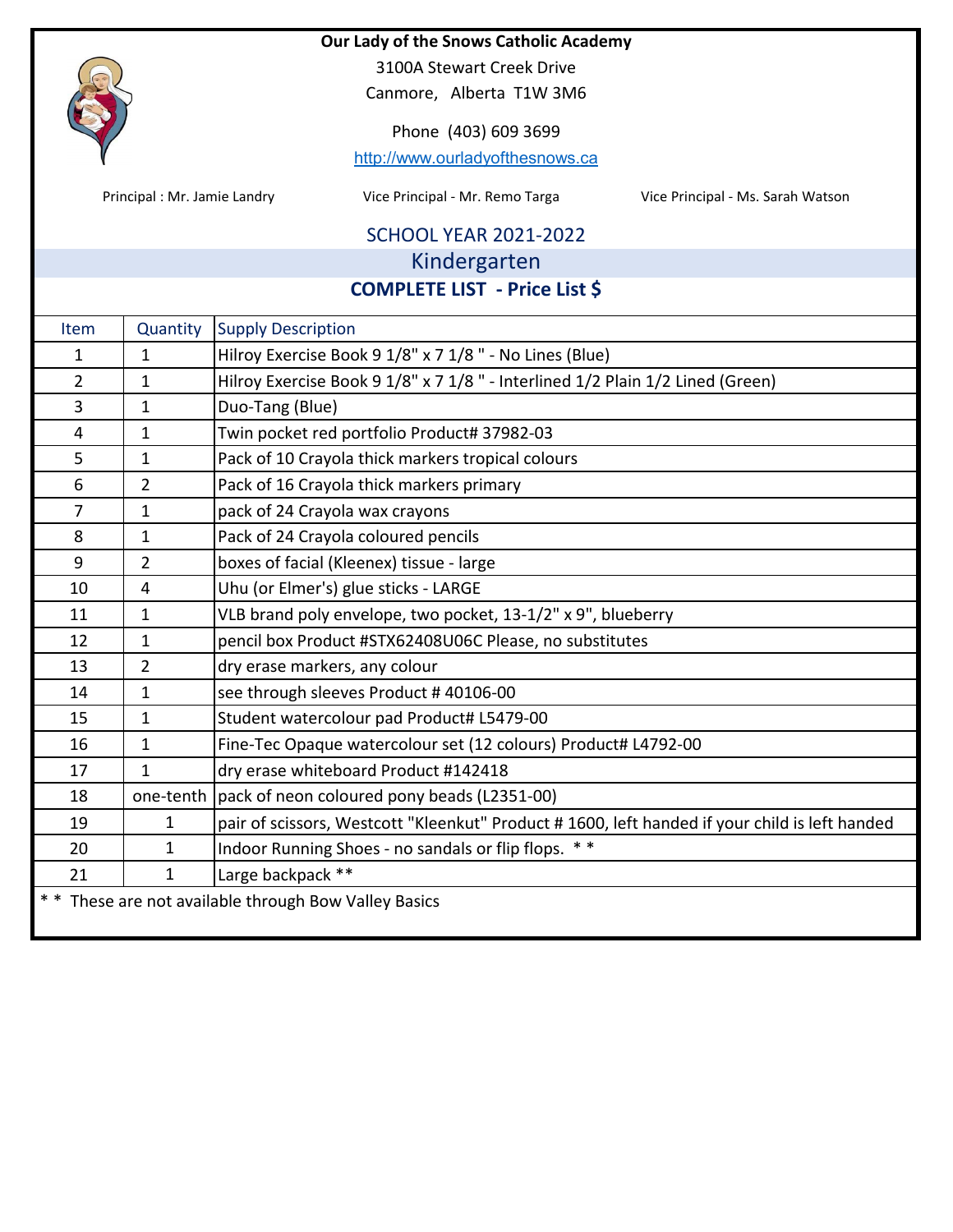|                |                             | Our Lady of the Snows Catholic Academy                               |  |  |
|----------------|-----------------------------|----------------------------------------------------------------------|--|--|
|                |                             | 3100A Stewart Creek Drive                                            |  |  |
|                |                             | Canmore, Alberta T1W 3M6                                             |  |  |
|                |                             | Phone (403) 609 3699                                                 |  |  |
|                |                             | http://www.ourladyofthesnows.ca                                      |  |  |
|                |                             |                                                                      |  |  |
|                | Principal: Mr. Jamie Landry | Vice Principal - Mr. Remo Targa<br>Vice Principal - Ms. Sarah Watson |  |  |
|                |                             | <b>SCHOOL YEAR 2021-2022</b>                                         |  |  |
|                |                             | Grade 1                                                              |  |  |
|                |                             | <b>COMPLETE LIST - Price List \$</b>                                 |  |  |
| Item           | Quantity                    | <b>Supply Description</b>                                            |  |  |
| 1              | $\overline{2}$              | Hilroy no lines (blue)                                               |  |  |
| $\overline{2}$ | $\overline{2}$              | <b>Black Duo tangs</b>                                               |  |  |
| 3              | 3                           | UHU glue sticks                                                      |  |  |
| 4              | $\overline{2}$              | Packages of fine black dry erase markers (4 per pack)                |  |  |
| 5              | $\mathbf{1}$                | <b>Kleenex Box</b>                                                   |  |  |
| $\overline{2}$ | 1                           | <b>Big Mouth Vertical File</b>                                       |  |  |
| 3              | $\mathbf{1}$                | Black: 2 pocket Duo tang (with 3 holes inside/insert)                |  |  |
| 6              | $\mathbf{1}$                | Wipe Clean Worksheet Cover                                           |  |  |
| 7              | $\mathbf{1}$                | Carboard magazine file (in black or white)                           |  |  |
| 8              | $\overline{2}$              | White erasers                                                        |  |  |
| 9              | 6                           | Pencils                                                              |  |  |
| 10             | $\mathbf{1}$                | Good quality pencil sharpener with case                              |  |  |
| 11             | 1                           | Pair good quality scissors                                           |  |  |
| 12             | 1                           | 12 pack of pencil crayons                                            |  |  |
| 13             | $\mathbf{1}$                | Pencil case                                                          |  |  |
| 14             | $\overline{2}$              | Sharpies (regular point, not fine point)                             |  |  |
| 15             | $\mathbf{1}$                | Indoor Running Shoes - no sandals or flip flops.<br>* *              |  |  |
|                |                             | These are not available through Bow Valley Basics                    |  |  |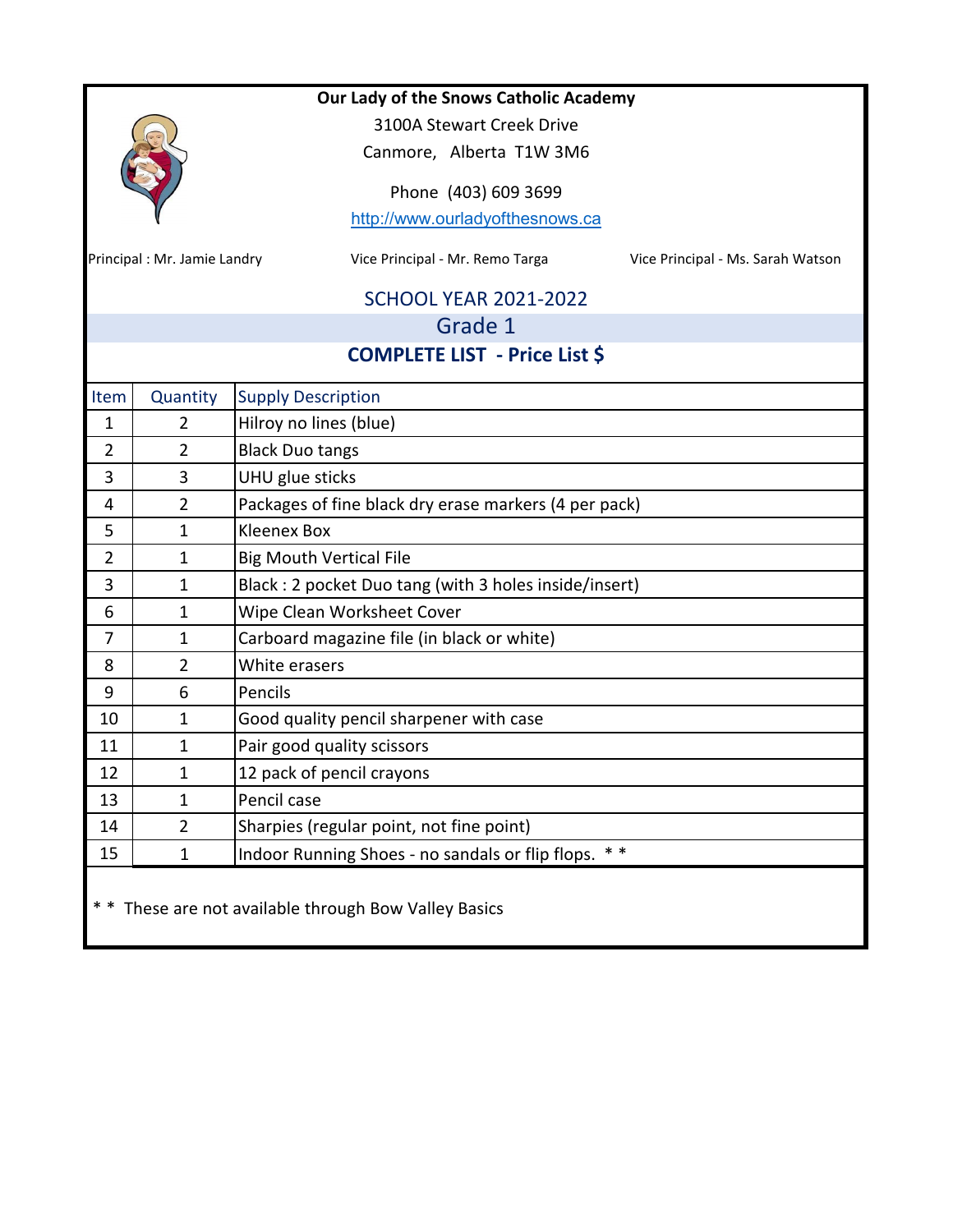|                |                                       | Our Lady of the Snows Catholic Academy                                              |  |  |  |
|----------------|---------------------------------------|-------------------------------------------------------------------------------------|--|--|--|
|                |                                       | 3100A Stewart Creek Drive                                                           |  |  |  |
|                |                                       | Canmore, Alberta T1W 3M6                                                            |  |  |  |
|                |                                       | Phone (403) 609 3699                                                                |  |  |  |
|                |                                       | http://www.ourladyofthesnows.ca                                                     |  |  |  |
|                |                                       |                                                                                     |  |  |  |
|                | Principal: Mr. Jamie Landry           | Vice Principal - Mr. Remo Targa<br>Vice Principal - Ms. Sarah Watson                |  |  |  |
|                |                                       | <b>SCHOOL YEAR 2021-2022</b>                                                        |  |  |  |
|                |                                       | Grade 2                                                                             |  |  |  |
|                |                                       | <b>COMPLETE LIST - Price List \$</b>                                                |  |  |  |
| Item           |                                       | <b>Quantity Supply Description</b>                                                  |  |  |  |
| 1              | 4                                     | Hilroy $\frac{1}{2}$ plain $\frac{1}{2}$ lined interlined (green)                   |  |  |  |
| $\overline{2}$ | $\overline{2}$                        | Hilroy no lines (blue)                                                              |  |  |  |
| 3              | $\mathbf{1}$                          | Hilroy scrapbook 11 X 14 (blue)                                                     |  |  |  |
| 4              | $\overline{2}$                        | Hilroy lined (red)                                                                  |  |  |  |
| 5              | 14                                    | Duotangs 2 of each color (light blue, dark blue, green, orange, red, yellow, black) |  |  |  |
| 6              | $\mathbf{1}$                          | Twin Pocket Portfolio                                                               |  |  |  |
| $\overline{7}$ | $\mathbf{1}$                          | 3x3 Post-It Yellow                                                                  |  |  |  |
| 8              | 4                                     | UHU glue sticks                                                                     |  |  |  |
| 9              | $\mathbf{1}$                          | <b>Bottle of White Glue</b>                                                         |  |  |  |
| 10             | 4                                     | White erasers                                                                       |  |  |  |
| 11             | 4                                     | Package of thin dry erase markers                                                   |  |  |  |
| 12             | $\mathbf{1}$                          | Package of Crayola thick markers                                                    |  |  |  |
| 13             | $\mathbf{1}$                          | Package of Crayola thin markers                                                     |  |  |  |
| 14             | 1                                     | Fine black Sharpie                                                                  |  |  |  |
| 15             | 1                                     | Package of 24 Crayola pencil crayons                                                |  |  |  |
| 16             | $\mathbf{1}$                          | Package of Crayola wax crayons                                                      |  |  |  |
| 17             | 24                                    | Pencils                                                                             |  |  |  |
| 18             | $\mathbf{1}$                          | Kleenex boxes                                                                       |  |  |  |
| 19             | $\mathbf{1}$                          | Package Of Plastic Page Protector (10 pcs)                                          |  |  |  |
| 20             | $\mathbf{1}$                          | Indoor Running Shoes - no sandals or flip flops. **                                 |  |  |  |
| 21             | $1*$                                  | <b>Pencil sharpener</b>                                                             |  |  |  |
| 22             | $1*$                                  | Plastic 30 cm ruler                                                                 |  |  |  |
| 23             | $1*$                                  | <b>Big Mouth Vertical Filer</b>                                                     |  |  |  |
| 24             | $1*$<br>Metal scissors (GOOD Quality) |                                                                                     |  |  |  |
|                |                                       | *Represents the items which will not be on the PARTIAL list                         |  |  |  |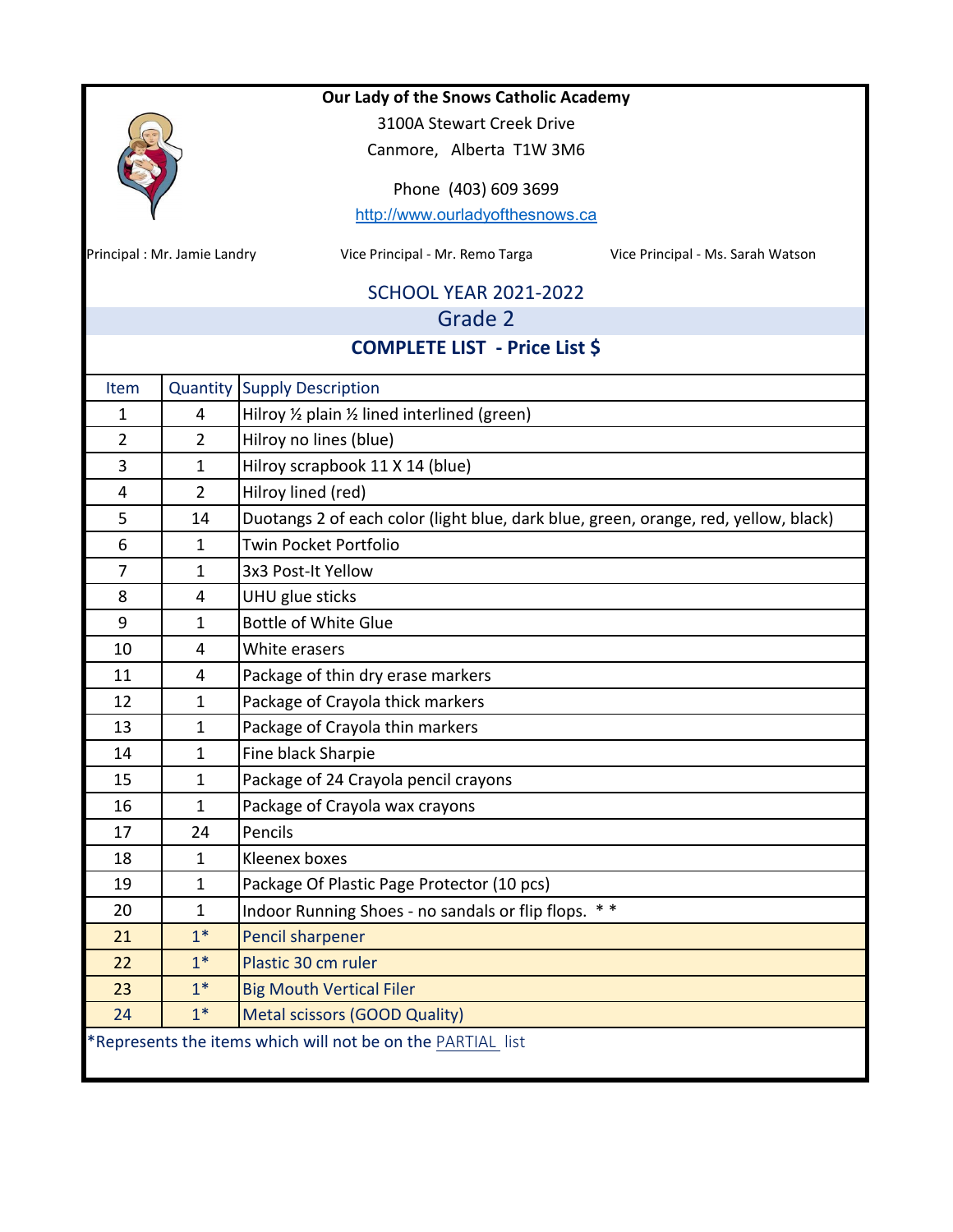|                             |                                                                           | Our Lady of the Snows Catholic Academy                                              |  |  |  |
|-----------------------------|---------------------------------------------------------------------------|-------------------------------------------------------------------------------------|--|--|--|
|                             |                                                                           | 3100A Stewart Creek Drive                                                           |  |  |  |
|                             |                                                                           | Canmore, Alberta T1W 3M6                                                            |  |  |  |
|                             |                                                                           | Phone (403) 609 3699                                                                |  |  |  |
|                             |                                                                           | http://www.ourladyofthesnows.ca                                                     |  |  |  |
|                             |                                                                           |                                                                                     |  |  |  |
| Principal: Mr. Jamie Landry |                                                                           | Vice Principal - Mr. Remo Targa<br>Vice Principal - Ms. Sarah Watson                |  |  |  |
|                             |                                                                           | <b>SCHOOL YEAR 2021-2022</b>                                                        |  |  |  |
|                             |                                                                           | Grade 2                                                                             |  |  |  |
|                             |                                                                           | <b>PARTIAL - Price List \$</b>                                                      |  |  |  |
|                             |                                                                           |                                                                                     |  |  |  |
| Item                        | Quantity                                                                  | <b>Supply Description</b>                                                           |  |  |  |
| 1                           | 4                                                                         | Hilroy $\frac{1}{2}$ plain $\frac{1}{2}$ lined interlined (green)                   |  |  |  |
| $\overline{2}$              | $\overline{2}$                                                            | Hilroy no lines (blue)                                                              |  |  |  |
| 3                           | $\mathbf{1}$                                                              | Hilroy scrapbook 11 X 14 (blue)                                                     |  |  |  |
| 4                           | $\overline{2}$                                                            | Hilroy lined (red)                                                                  |  |  |  |
| 5                           | 14                                                                        | Duotangs 2 of each color (light blue, dark blue, green, orange, red, yellow, black) |  |  |  |
| 6                           | $\mathbf{1}$                                                              | Twin Pocket Portfolio                                                               |  |  |  |
| $\overline{7}$              | $\mathbf{1}$                                                              | 3x3 Post-It Yellow                                                                  |  |  |  |
| 8                           | 4                                                                         | UHU glue sticks                                                                     |  |  |  |
| 9                           | $\mathbf{1}$                                                              | <b>Bottle of White Glue</b>                                                         |  |  |  |
| 10                          | 4                                                                         | White erasers                                                                       |  |  |  |
| 11                          | 4                                                                         | Package of thin dry erase markers                                                   |  |  |  |
| 12                          | $\mathbf{1}$                                                              | Package of Crayola thick markers                                                    |  |  |  |
| 13                          | $\mathbf{1}$                                                              | Package of Crayola thin markers                                                     |  |  |  |
| 14                          | $\mathbf{1}$                                                              | Fine black Sharpie                                                                  |  |  |  |
| 15                          | $\mathbf{1}$                                                              | Package of 24 Crayola pencil crayons                                                |  |  |  |
| 16                          | $\mathbf{1}$                                                              | Package of Crayola wax crayons                                                      |  |  |  |
| 17                          | 24                                                                        | Pencils                                                                             |  |  |  |
| 18                          | $\mathbf{1}$                                                              | Kleenex boxes                                                                       |  |  |  |
| 19                          | $\mathbf{1}$                                                              | Package Of Plastic Page Protector (10 pcs)                                          |  |  |  |
| 20                          | $* *$<br>$\mathbf{1}$<br>Indoor Running Shoes - no sandals or flip flops. |                                                                                     |  |  |  |
|                             |                                                                           |                                                                                     |  |  |  |

\* \* These are not available through Bow Valley Basics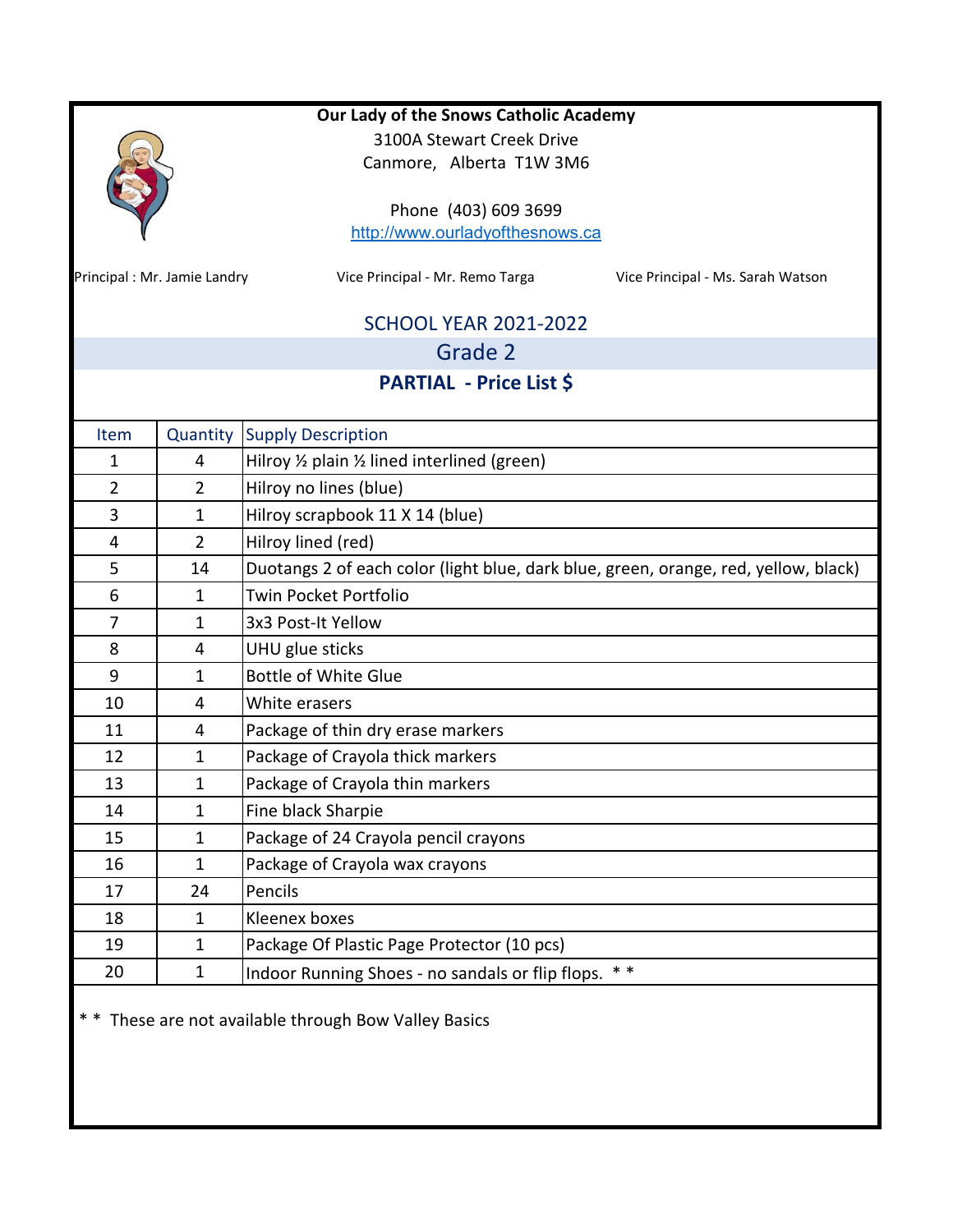|                           |                             | Our Lady of the Snows Catholic Academy                               |  |  |  |
|---------------------------|-----------------------------|----------------------------------------------------------------------|--|--|--|
| 3100A Stewart Creek Drive |                             |                                                                      |  |  |  |
|                           | Canmore, Alberta T1W 3M6    |                                                                      |  |  |  |
| Phone (403) 609 3699      |                             |                                                                      |  |  |  |
|                           |                             | http://www.ourladyofthesnows.ca                                      |  |  |  |
|                           | Principal: Mr. Jamie Landry | Vice Principal - Mr. Remo Targa<br>Vice Principal - Ms. Sarah Watson |  |  |  |
|                           |                             |                                                                      |  |  |  |
|                           |                             | <b>SCHOOL YEAR 2021-2022</b>                                         |  |  |  |
|                           |                             | Grade 3                                                              |  |  |  |
|                           |                             | <b>COMPLETE LIST - Price List \$</b>                                 |  |  |  |
| Item                      | Quantity                    | <b>Supply Description</b>                                            |  |  |  |
| 1                         | 1                           | <b>Plastic Page Protectors</b>                                       |  |  |  |
| $\overline{2}$            | $\mathbf{1}$                | <b>White Board Eraser</b>                                            |  |  |  |
| 3                         | $\overline{2}$              | <b>Mead Composition Book</b>                                         |  |  |  |
| $\overline{4}$            | $\mathbf{1}$                | 3x3 Post-It Yellow                                                   |  |  |  |
| 5                         | $\mathbf{1}$                | Package of lined paper                                               |  |  |  |
| 6                         | 10                          | Duotangs 2 of each color (light blue, green, orange, red, yellow)    |  |  |  |
| $\overline{7}$            | $\mathbf{1}$                | Twin Pocket Portfolio                                                |  |  |  |
| 8                         | $\overline{2}$              | UHU glue sticks                                                      |  |  |  |
| 9                         | $\overline{2}$              | White erasers                                                        |  |  |  |
| 10                        | $\overline{2}$              | Packages dry erase markers                                           |  |  |  |
| 11                        | 1                           | Package of Crayola thick markers                                     |  |  |  |
| 12                        | $\mathbf{1}$                | Package of Crayola thin markers                                      |  |  |  |
| 13                        | $\mathbf{1}$                | Highlighter (yellow)                                                 |  |  |  |
| 14                        | $\mathbf{1}$                | Package of 24 Crayola Pencil Crayons                                 |  |  |  |
| 15                        | 12                          | Pencils                                                              |  |  |  |
| 16                        | $\mathbf{1}$                | Kleenex box                                                          |  |  |  |
| 17                        | 1                           | Indoor Running Shoes - no sandals or flip flops. **                  |  |  |  |
| 18                        | $1*$                        | <b>Big Mouth vertical filer</b>                                      |  |  |  |
| 19                        | $1*$                        | Plastic ruler 30 cm (centimeter very important)                      |  |  |  |
| 20                        | $1*$                        | Pencil sharpener                                                     |  |  |  |
| 21                        | $1*$                        | <b>Metal scissors (Better Quality)</b>                               |  |  |  |
| 22                        | $1*$                        | Pencil case with zipper (Not Hard Plastic)                           |  |  |  |
|                           |                             | *Represents the items which will not be on the PARTIAL list          |  |  |  |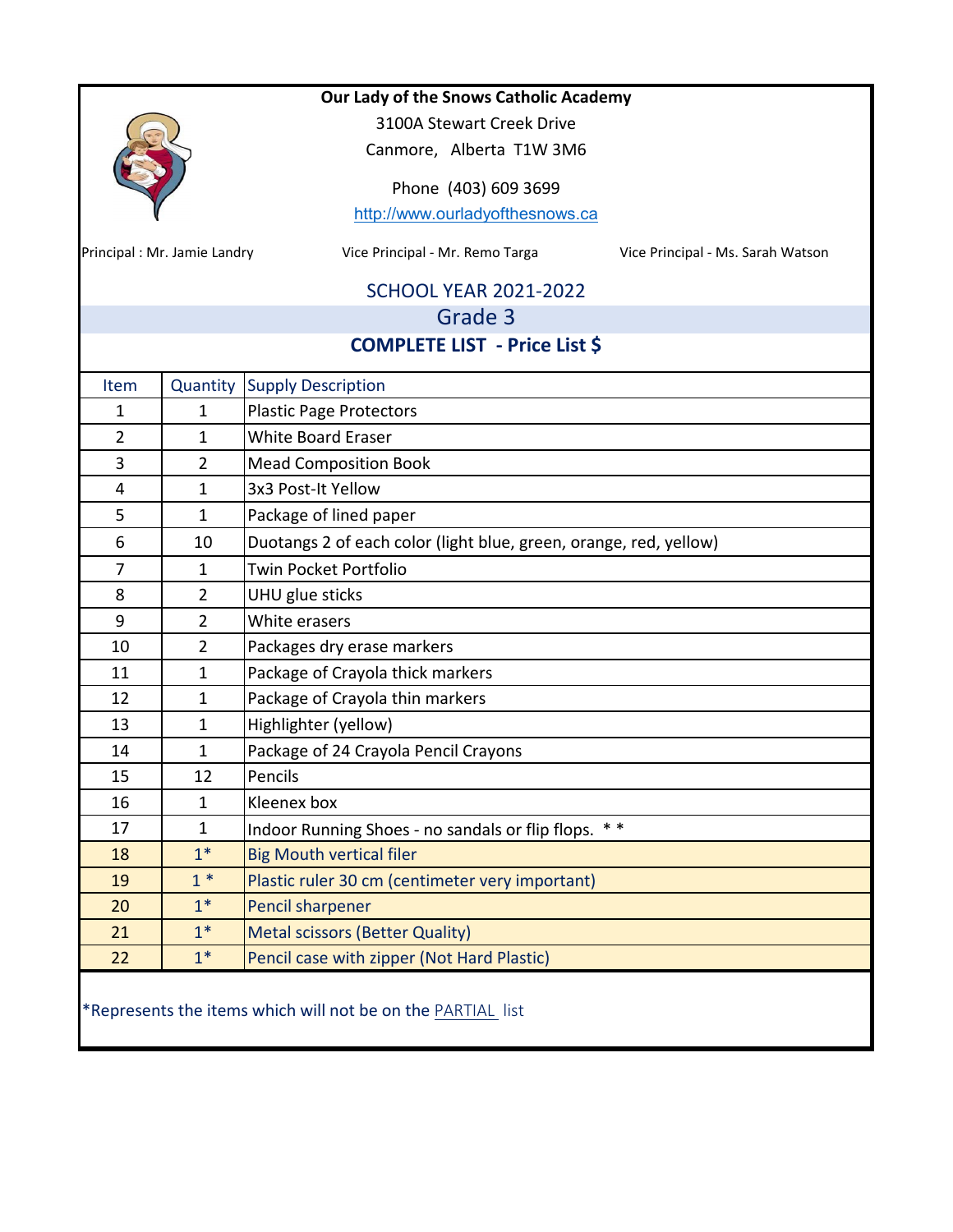|                                                                                 |                             | Our Lady of the Snows Catholic Academy                               |  |
|---------------------------------------------------------------------------------|-----------------------------|----------------------------------------------------------------------|--|
|                                                                                 |                             | 3100A Stewart Creek Drive                                            |  |
|                                                                                 |                             | Canmore, Alberta T1W 3M6                                             |  |
|                                                                                 |                             | Phone (403) 609 3699                                                 |  |
|                                                                                 |                             | http://www.ourladyofthesnows.ca                                      |  |
|                                                                                 |                             |                                                                      |  |
| Principal: Mr. Jamie Landry                                                     |                             | Vice Principal - Mr. Remo Targa<br>Vice Principal - Ms. Sarah Watson |  |
|                                                                                 |                             | <b>SCHOOL YEAR 2021-2022</b>                                         |  |
|                                                                                 |                             | Grade 3                                                              |  |
|                                                                                 |                             | <b>PARTIAL LIST - Price List \$</b>                                  |  |
|                                                                                 |                             |                                                                      |  |
| Item                                                                            | Quantity                    | <b>Supply Description</b>                                            |  |
| 1                                                                               | 1                           | <b>Plastic Page Protectors</b>                                       |  |
| $\overline{2}$                                                                  | 1                           | <b>White Board Eraser</b>                                            |  |
| $\mathbf{3}$                                                                    | $\overline{2}$              | <b>Mead Composition Book</b>                                         |  |
| 4                                                                               | $\mathbf{1}$                | 3x3 Post-It Yellow                                                   |  |
| 5                                                                               | 1                           | Package of lined paper                                               |  |
| 6                                                                               | 10                          | Duotangs 2 of each color (light blue, green, orange, red, yellow)    |  |
| $\overline{7}$                                                                  | 1                           | Twin Pocket Portfolio                                                |  |
| 8                                                                               | $\overline{2}$              | UHU glue sticks                                                      |  |
| 9                                                                               | $\overline{2}$              | White erasers                                                        |  |
| 10                                                                              | $\overline{2}$              | Packages dry erase markers                                           |  |
| 11                                                                              | $\mathbf{1}$                | Package of Crayola thick markers                                     |  |
| 12                                                                              | $\mathbf{1}$                | Package of Crayola thin markers                                      |  |
| 13                                                                              | $\mathbf{1}$                | Highlighter (yellow)                                                 |  |
| 14                                                                              | $\mathbf 1$                 | Package of 24 Crayola Pencil Crayons                                 |  |
| 15                                                                              | 12                          | Pencils                                                              |  |
| 16                                                                              | Kleenex box<br>$\mathbf{1}$ |                                                                      |  |
| $* *$<br>Indoor Running Shoes - no sandals or flip flops.<br>$\mathbf{1}$<br>17 |                             |                                                                      |  |

\* \* These are not available through Bow Valley Basics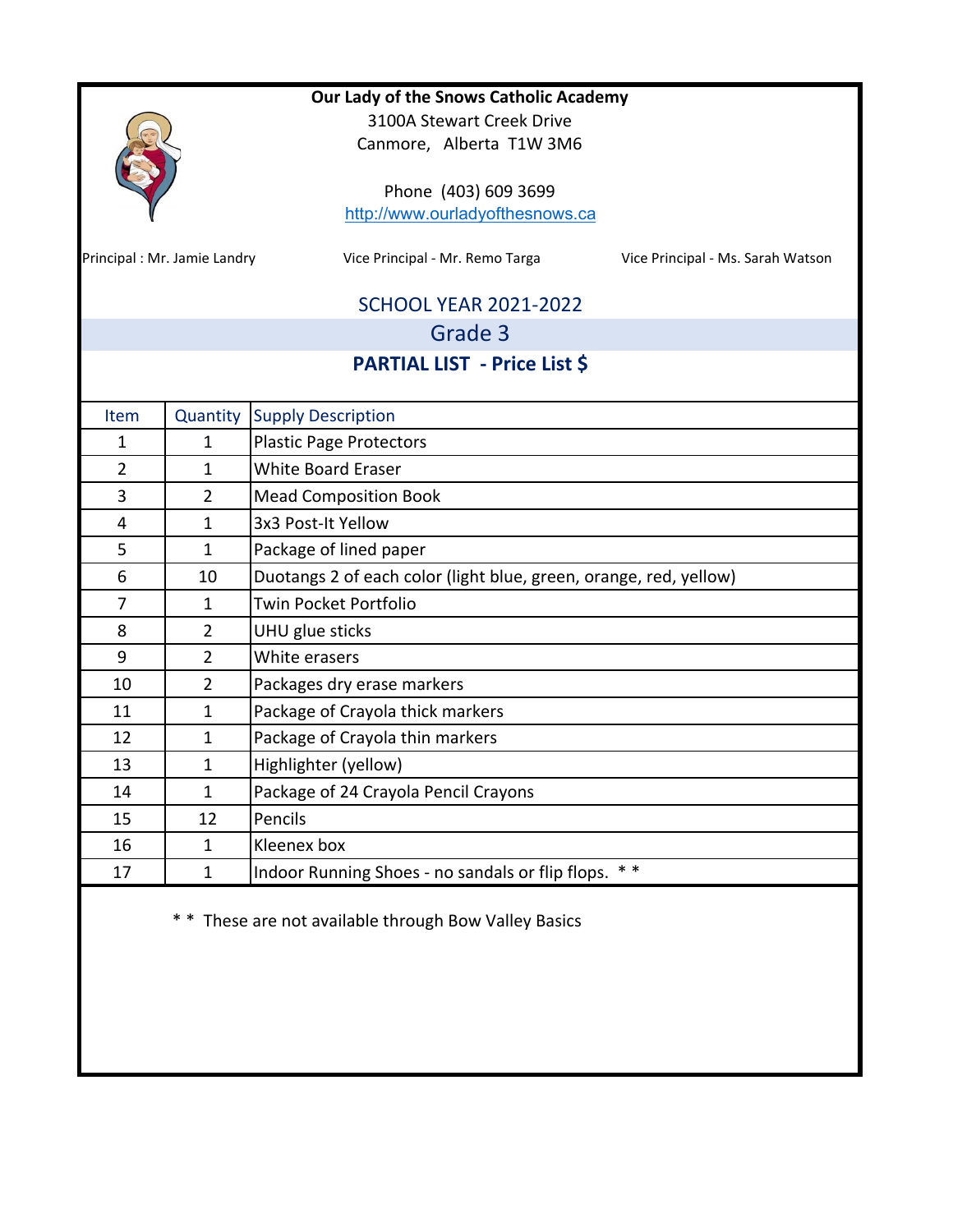|                |                             | Our Lady of the Snows Catholic Academy                                                     |  |  |
|----------------|-----------------------------|--------------------------------------------------------------------------------------------|--|--|
|                |                             | 3100A Stewart Creek Drive                                                                  |  |  |
|                |                             | Canmore, Alberta T1W 3M6                                                                   |  |  |
|                |                             | Phone (403) 609 3699                                                                       |  |  |
|                |                             | http://www.ourladyofthesnows.ca                                                            |  |  |
|                | Principal: Mr. Jamie Landry | Vice Principal - Mr. Remo Targa<br>Vice Principal - Ms. Sarah Watson                       |  |  |
|                |                             | <b>SCHOOL YEAR 2021-2022</b>                                                               |  |  |
|                |                             | Grade 4                                                                                    |  |  |
|                |                             | <b>COMPLETE LIST - Price List \$</b>                                                       |  |  |
| Item           |                             | <b>Quantity Supply Description</b>                                                         |  |  |
| 1              | 8                           | Dry Erase Expo Thin Markers                                                                |  |  |
| $\overline{2}$ | $\mathbf{1}$                | Black trifold duotang with pockets                                                         |  |  |
| 3              | $\mathbf{1}$                | Duo-Tangs with pockets inside (black)                                                      |  |  |
| 4              | 15                          | Duotangs 3 of each color (light blue, green, red, yellow, orange,) *Please keep unlabeled. |  |  |
| 5              | 12                          | Hilroy exercise books, 32 pages per book (three: pink, yellow, blue, green)                |  |  |
| 6              | $\mathbf{1}$                | Ruler with cm+mm markings (Clear, Bendable)                                                |  |  |
| $\overline{7}$ | $\overline{2}$              | <b>Black Sharpie Twin Tip markers</b>                                                      |  |  |
| 8              | $\mathbf{1}$                | Highlighter, yellow                                                                        |  |  |
| 9              | 24                          | Pencils (Brand : Blue Stadeler)                                                            |  |  |
| 10             | 4                           | Glue sticks UHU Brand (Large)                                                              |  |  |
| 11             | $\mathbf{1}$                | Package of thin markers                                                                    |  |  |
| 12             | 1                           | 1 Box of 24 Pencil Crayons                                                                 |  |  |
| 13             | $\overline{2}$              | Blue pens                                                                                  |  |  |
| 14             | 1                           | Red pens                                                                                   |  |  |
| 15             | 2                           | White erasers                                                                              |  |  |
| 16             | $\overline{2}$              | <b>Box of tissues</b>                                                                      |  |  |
| 17             | 1                           | Grid paper scribbler, 1 cm X 1 cm, coiled                                                  |  |  |
| 18             | $\mathbf{1}$                | Large Scissors sharp-pointed metal (Better Quality For Age 12 Plus)                        |  |  |
| 19             | $\mathbf{1}$                | Package / Sleeve of 10 x Plastic Page protectors                                           |  |  |
| 20             | $\mathbf{1}$                | Pencil sharpener with a screw-top lid                                                      |  |  |
| 21             | $\mathbf{1}$                | Wipe Clean Worksheet Cover L515200S                                                        |  |  |
|                |                             | ** Not on the Partial List **                                                              |  |  |
| $\mathbf{1}$   | $\mathbf{1}$                | <b>Recorder (For Music)</b>                                                                |  |  |
| 2              | 1                           | Expandable File 2 % inches Winnable backpack attaché item number 20119                     |  |  |
| 3              | $\mathbf{1}$                | Pencil case with zipper (Not Hard Plastic)                                                 |  |  |
|                |                             |                                                                                            |  |  |
|                |                             | <b>GYM REQUIRMENTS: Bow Valley Basics does not supply these items</b>                      |  |  |
|                | 1                           | Pair of none marking sole running shoes                                                    |  |  |
|                | 1                           | Change of Clothes - Gym Strip                                                              |  |  |
|                | 1                           | <b>Deodorant of Choice</b>                                                                 |  |  |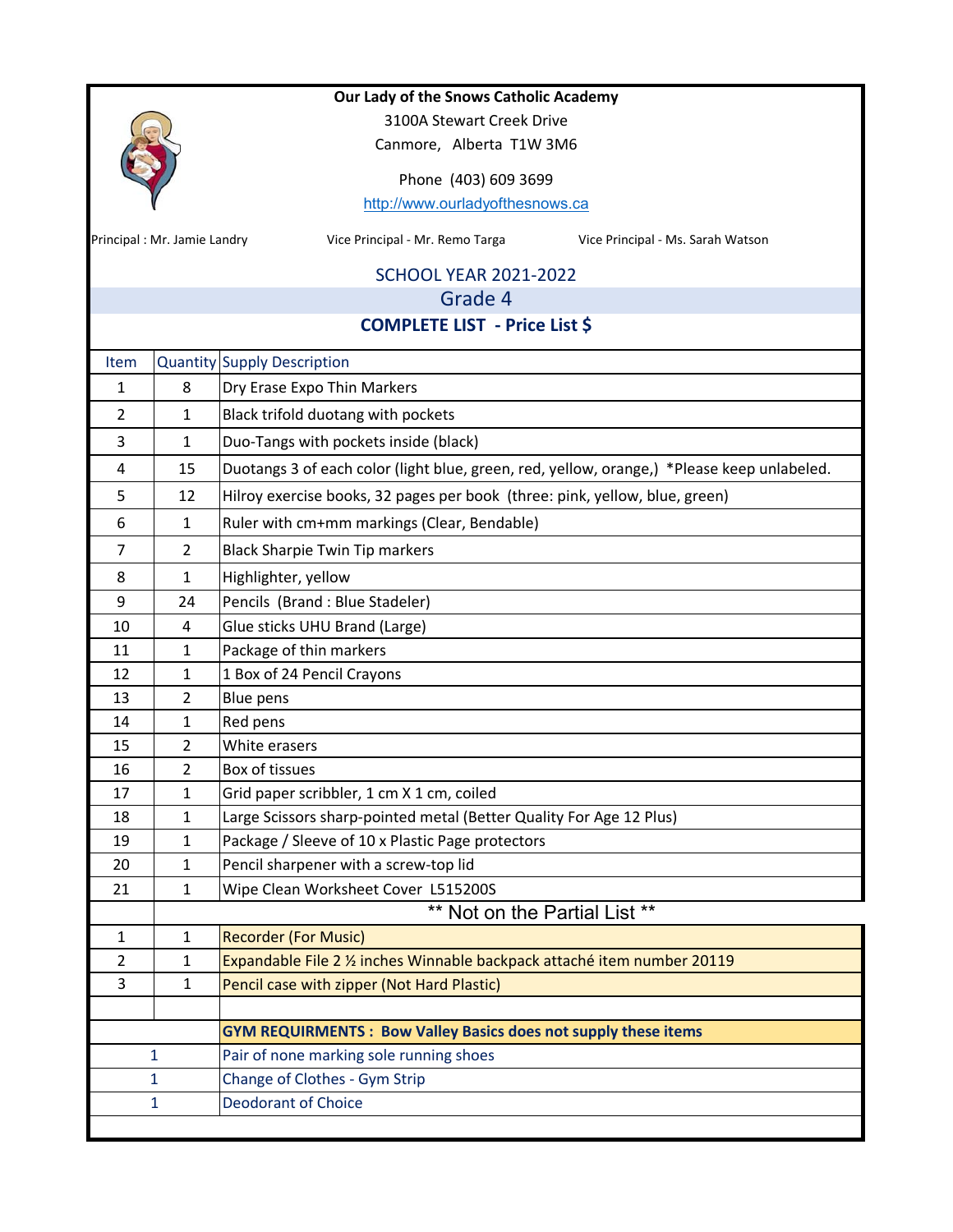|                |                             | Our Lady of the Snows Catholic Academy                                                     |  |  |  |
|----------------|-----------------------------|--------------------------------------------------------------------------------------------|--|--|--|
|                | 3100A Stewart Creek Drive   |                                                                                            |  |  |  |
|                |                             | Canmore, Alberta T1W 3M6                                                                   |  |  |  |
|                |                             | Phone (403) 609 3699                                                                       |  |  |  |
|                |                             | http://www.ourladyofthesnows.ca                                                            |  |  |  |
|                |                             |                                                                                            |  |  |  |
|                | Principal: Mr. Jamie Landry | Vice Principal - Mr. Remo Targa<br>Vice Principal - Ms. Sarah Watson                       |  |  |  |
|                |                             |                                                                                            |  |  |  |
|                |                             | <b>SCHOOL YEAR 2021-2022</b><br>Grade 4                                                    |  |  |  |
|                |                             | Partial List - Price List \$                                                               |  |  |  |
|                |                             |                                                                                            |  |  |  |
| <b>Item</b>    | Quantity                    | <b>Supply Description</b>                                                                  |  |  |  |
| $\mathbf{1}$   | 8                           | Dry Erase Expo Thin Markers                                                                |  |  |  |
| $\overline{2}$ | $\mathbf{1}$                | Black trifold duotang with pockets                                                         |  |  |  |
| 3              | $\mathbf{1}$                | Duo-Tangs with pockets inside (black)                                                      |  |  |  |
| 4              | 15                          | Duotangs 3 of each color (light blue, green, red, yellow, orange,) *Please keep unlabeled. |  |  |  |
| 5              | 12                          | Hilroy exercise books, 32 pages per book (three: pink, yellow, blue, green)                |  |  |  |
| 6              | $\mathbf{1}$                | Ruler with cm+mm markings (Clear, Bendable)                                                |  |  |  |
| 7              | $\overline{2}$              | <b>Black Sharpie Twin Tip markers</b>                                                      |  |  |  |
| 8              | $\mathbf{1}$                | Highlighter, yellow                                                                        |  |  |  |
| 9              | 24                          | Pencils (Brand: Blue Stadeler)                                                             |  |  |  |
| 10             | 4                           | Glue sticks UHU Brand (Large)                                                              |  |  |  |
| 11             | $\mathbf{1}$                | Package of thin markers                                                                    |  |  |  |
| 12             | $\mathbf{1}$                | 1 Box of 24 Pencil Crayons                                                                 |  |  |  |
| 13             | $\overline{2}$              | <b>Blue pens</b>                                                                           |  |  |  |
| 14             | $\mathbf{1}$                | Red pens                                                                                   |  |  |  |
| 15             | $\overline{2}$              | White erasers                                                                              |  |  |  |
| 16             | $\overline{2}$              | Box of tissues                                                                             |  |  |  |
| 17             | 1                           | Grid paper scribbler, 1 cm X 1 cm, coiled                                                  |  |  |  |
| 18             | $\mathbf{1}$                | Large Scissors sharp-pointed metal (Better Quality For Age 12 Plus)                        |  |  |  |
| 19             | $\mathbf{1}$                | Package / Sleeve of 10 x Plastic Page protectors                                           |  |  |  |
| 20             | $\mathbf{1}$                | Pencil sharpener with a screw-top lid                                                      |  |  |  |
| 21             | $\mathbf{1}$                | Wipe Clean Worksheet Cover L515200S                                                        |  |  |  |
|                |                             |                                                                                            |  |  |  |
|                |                             |                                                                                            |  |  |  |
|                |                             | <b>GYM REQUIRMENTS: Bow Valley Basics does not supply these items</b>                      |  |  |  |
|                | 1                           | Pair of none marking sole running shoes                                                    |  |  |  |
|                | 1                           | Change of Clothes - Gym Strip                                                              |  |  |  |
|                | 1                           | <b>Deodorant of Choice</b>                                                                 |  |  |  |
|                |                             |                                                                                            |  |  |  |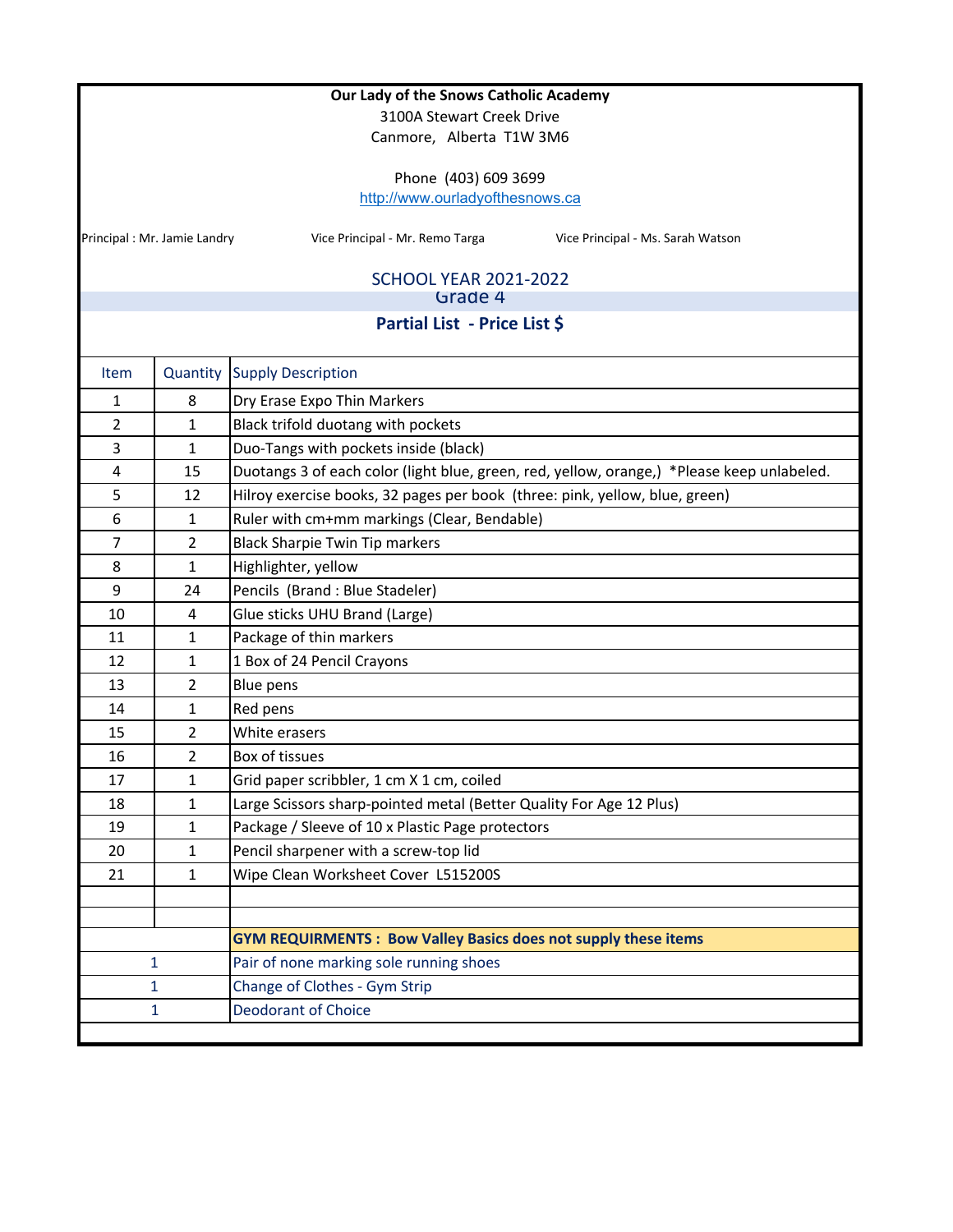

3100A Stewart Creek Drive Canmore, Alberta T1W 3M6

Phone (403) 609 3699 http://www.ourladyofthesnows.ca

Principal : Mr. Jamie Landry **Mr. Action Communist Communist Communist** Principal - Mr. Sarah Watson Principal - Ms. Sarah Watson

### SCHOOL YEAR 2021‐2022

Grade 5

## **COMPLETE LIST ‐ Price List \$**

| Item                    | Quantity       | <b>Supply Description</b>                                                                       |  |
|-------------------------|----------------|-------------------------------------------------------------------------------------------------|--|
| 1                       | 1              | 24 Pencil crayons                                                                               |  |
| $\overline{2}$          | $\mathbf{1}$   | Clear poly envelopes with button and string closure (legal size)                                |  |
| 3                       | 1              | Package Dry Erase Markers                                                                       |  |
| $\overline{\mathbf{4}}$ | 1              | 100 sheets of 7mm loose leaf ruled paper                                                        |  |
| 5                       | $\mathbf{1}$   | Hilroy exercise book 80 pages per book                                                          |  |
| 6                       | 1              | Ruler with cm markings                                                                          |  |
| 7                       | 4              | <b>Black Sharpie Twin Tip markers</b>                                                           |  |
| 8                       | $\mathbf{1}$   | Highlighter                                                                                     |  |
| 9                       | 21             | Duo tangs 3 of each color (light blue, dark blue, green, orange, red, yellow, black) unlabelled |  |
| $10\,$                  | 24             | Pencils (Quality HB Pencils)                                                                    |  |
| 11                      | $\overline{2}$ | Glue sticks UHU Brand                                                                           |  |
| 12                      | 1              | Package of thin markers                                                                         |  |
| 13                      | 5              | <b>Blue pens</b>                                                                                |  |
| 14                      | $\overline{2}$ | Red pens                                                                                        |  |
| 15                      | 6              | White erasers                                                                                   |  |
| 16                      | $\overline{2}$ | Kleenex boxes                                                                                   |  |
| 17                      | $\overline{2}$ | Packages of Post-It Notes, 3 x 3 or 3 x 5                                                       |  |
| 18                      | 1              | Grid paper with scribbler 1 cm X 1 cm notebook                                                  |  |
| 20                      | 1              | Casemate College Ruled Composition Book 100 pages 7 % X 9 %                                     |  |
| 21                      | 1              | Basic calculator - Sharp EL240SB student calculator                                             |  |
|                         |                |                                                                                                 |  |
| 22                      | $1*$           | Scissors sharp-pointed metal (Better quality for age 12 plus)                                   |  |
| 23                      | $1*$           | Pencil case with zipper (Not Hard Plastic)                                                      |  |
| 24                      | $1*$           | <b>Pencil sharpener</b>                                                                         |  |
| 25                      | $1*$           | Expandable file 2 % inches Winnable backpack attaché item number 20119                          |  |
|                         |                | *Represents the items which will not be on the PARTIAL list                                     |  |
|                         |                | <b>GYM REQUIRMENTS:</b>                                                                         |  |
|                         | $\mathbf{1}$   | Pair of none marking sole running shoes                                                         |  |
|                         | 1              | Change of Clothes - Gym Strip                                                                   |  |
|                         | 1              | <b>Deodorant of Choice</b>                                                                      |  |
|                         |                | (please purchase at a store of choice as Bow Valley Basics does not carry these items)          |  |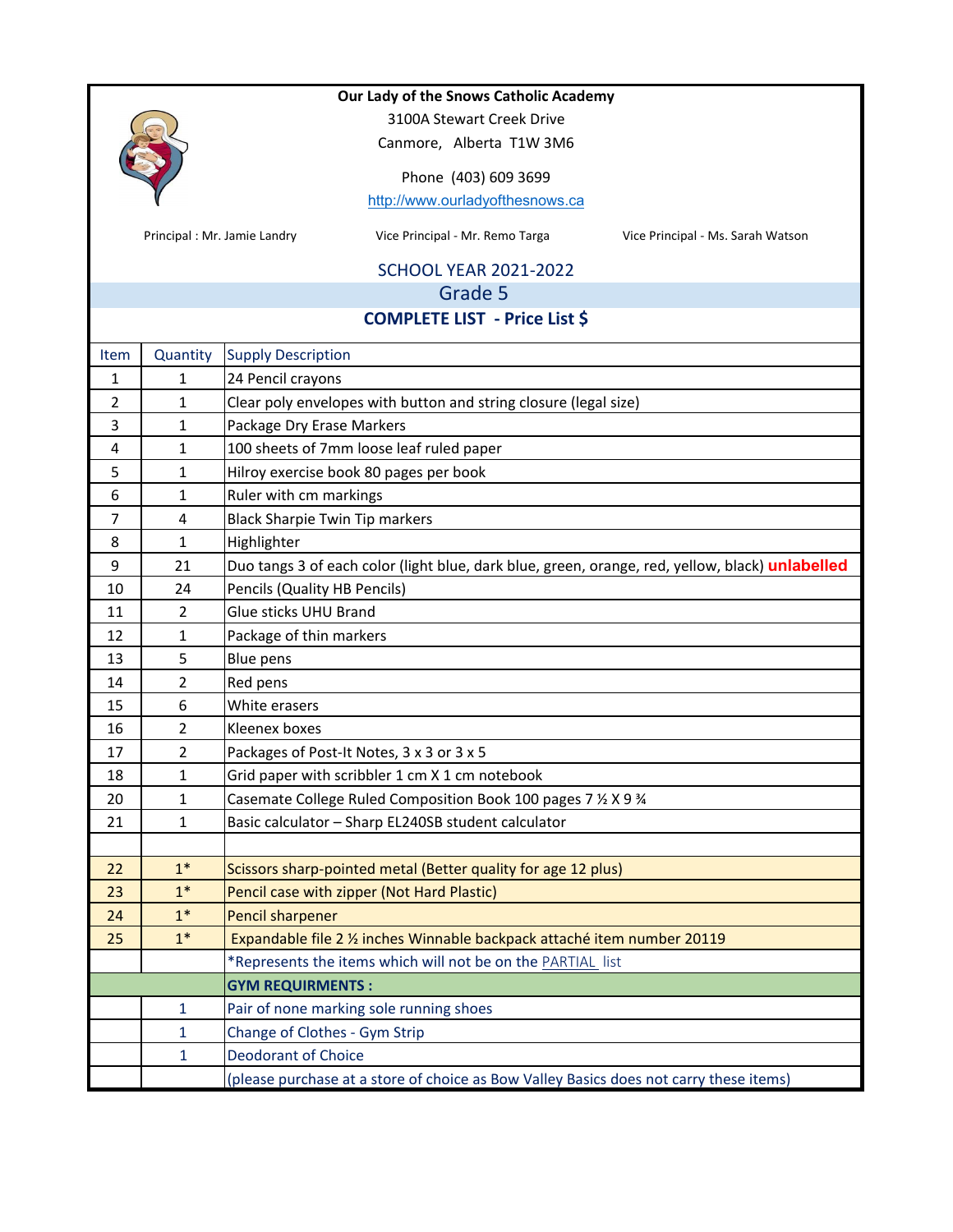|                |                             |                                                | Our Lady of the Snows Catholic Academy                                                    |                                                                                                 |  |  |
|----------------|-----------------------------|------------------------------------------------|-------------------------------------------------------------------------------------------|-------------------------------------------------------------------------------------------------|--|--|
|                |                             |                                                | 3100A Stewart Creek Drive                                                                 |                                                                                                 |  |  |
|                |                             |                                                | Canmore, Alberta T1W 3M6                                                                  |                                                                                                 |  |  |
|                |                             |                                                | Phone (403) 609 3699                                                                      |                                                                                                 |  |  |
|                |                             |                                                | http://www.ourladyofthesnows.ca                                                           |                                                                                                 |  |  |
|                |                             |                                                |                                                                                           |                                                                                                 |  |  |
|                | Principal: Mr. Jamie Landry |                                                | Vice Principal - Mr. Remo Targa                                                           | Vice Principal - Ms. Sarah Watson                                                               |  |  |
|                |                             |                                                | <b>SCHOOL YEAR 2021-2022</b>                                                              |                                                                                                 |  |  |
|                |                             |                                                | Grade 5                                                                                   |                                                                                                 |  |  |
|                |                             |                                                | <b>PARTIAL LIST - Price List \$</b>                                                       |                                                                                                 |  |  |
|                |                             |                                                |                                                                                           |                                                                                                 |  |  |
| Item<br>1      | Quantity<br>$\mathbf{1}$    | <b>Supply Description</b><br>24 Pencil crayons |                                                                                           |                                                                                                 |  |  |
| $\overline{2}$ | $\mathbf{1}$                |                                                |                                                                                           |                                                                                                 |  |  |
|                |                             |                                                | Clear poly envelopes with button and string closure (legal size)                          |                                                                                                 |  |  |
| 3              | $\mathbf{1}$                | Package Dry Erase Markers                      |                                                                                           |                                                                                                 |  |  |
| $\pmb{4}$      | $\mathbf{1}$                |                                                | 100 sheets of 7mm loose leaf ruled paper                                                  |                                                                                                 |  |  |
| 5              | $\mathbf{1}$                |                                                | Hilroy exercise book 80 pages per book                                                    |                                                                                                 |  |  |
| 6              | $\mathbf{1}$                | Ruler with cm markings                         |                                                                                           |                                                                                                 |  |  |
| 7              | 4                           |                                                | <b>Black Sharpie Twin Tip markers</b>                                                     |                                                                                                 |  |  |
| 8              | $\mathbf{1}$                | Highlighter                                    |                                                                                           |                                                                                                 |  |  |
| 9              | 21                          |                                                |                                                                                           | Duo tangs 3 of each color (light blue, dark blue, green, orange, red, yellow, black) unlabelled |  |  |
| 10             | 24                          | Pencils (Quality HB Pencils)                   |                                                                                           |                                                                                                 |  |  |
| 11             | $\overline{2}$              | Glue sticks UHU Brand                          |                                                                                           |                                                                                                 |  |  |
| 12             | $\mathbf{1}$                | Package of thin markers                        |                                                                                           |                                                                                                 |  |  |
| 13             | 5                           | Blue pens                                      |                                                                                           |                                                                                                 |  |  |
| 14             | $\overline{2}$              | Red pens                                       |                                                                                           |                                                                                                 |  |  |
| 15             | 6                           | White erasers                                  |                                                                                           |                                                                                                 |  |  |
| 16             | $\overline{2}$              | Kleenex boxes                                  |                                                                                           |                                                                                                 |  |  |
| 17             | $\overline{2}$              |                                                | Packages of Post-It Notes, 3 x 3 or 3 x 5                                                 |                                                                                                 |  |  |
| 18             | $\mathbf{1}$                |                                                | Grid paper with scribbler 1 cm X 1 cm notebook                                            |                                                                                                 |  |  |
| 20             | 1                           |                                                | Casemate College Ruled Composition Book 100 pages 7 1/2 X 9 3/4                           |                                                                                                 |  |  |
| 21             | $\mathbf{1}$                |                                                | Basic calculator - Sharp EL240SB student calculator                                       |                                                                                                 |  |  |
|                |                             |                                                |                                                                                           |                                                                                                 |  |  |
|                |                             | <b>GYM REQUIRMENTS:</b>                        |                                                                                           |                                                                                                 |  |  |
|                | 1                           |                                                | Pair of none marking sole running shoes                                                   |                                                                                                 |  |  |
|                | 1                           | Change of Clothes - Gym Strip                  |                                                                                           |                                                                                                 |  |  |
|                | $\mathbf{1}$                | <b>Deodorant of Choice</b>                     |                                                                                           |                                                                                                 |  |  |
|                |                             |                                                | (please purchase at a store of your choice. Bow Valley Basics does not carry these items) |                                                                                                 |  |  |
|                |                             |                                                |                                                                                           |                                                                                                 |  |  |
|                |                             |                                                |                                                                                           |                                                                                                 |  |  |
|                |                             |                                                |                                                                                           |                                                                                                 |  |  |
|                |                             |                                                |                                                                                           |                                                                                                 |  |  |
|                |                             |                                                |                                                                                           |                                                                                                 |  |  |
|                |                             |                                                |                                                                                           |                                                                                                 |  |  |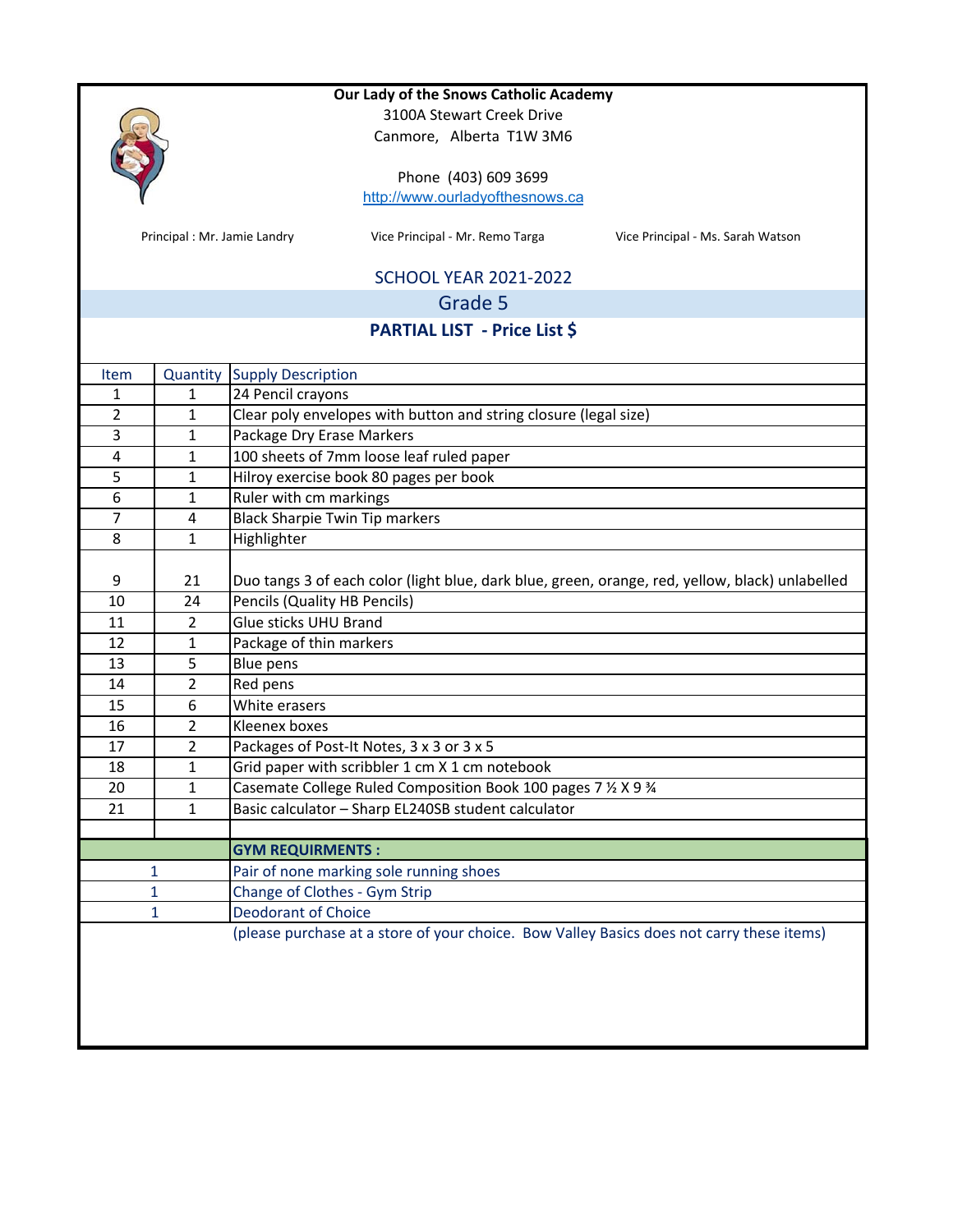

3100A Stewart Creek Drive

Canmore, Alberta T1W 3M6

Phone (403) 609 3699

http://www.ourladyofthesnows.ca

Principal : Mr. Jamie Landry **Mr. State Commental City City Commentairs Comment** Principal - Ms. Sarah Watson

# SCHOOL YEAR 2021‐2022

# Grade 6

## **COMPLETE LIST ‐ Price List \$**

| Item                                                                                      |                | <b>Quantity Supply Description</b>                                               |  |
|-------------------------------------------------------------------------------------------|----------------|----------------------------------------------------------------------------------|--|
| $\mathbf{1}$                                                                              | 1              | 24 Pencil Crayons                                                                |  |
| $\overline{2}$                                                                            | 4              | Package of 4 Thick EXPO Markers                                                  |  |
| 3                                                                                         | $\mathbf{1}$   | Hilroy, Quad 4 to 1" Sheet - 80 page graphs 4 quadrille notebook / spiral (graph |  |
| 4                                                                                         | 3              | 1 Inch Binder                                                                    |  |
| 5                                                                                         | $\overline{2}$ | Plastic Dividers (pack of 5) to go into the Binder                               |  |
| 6                                                                                         | $\mathbf{1}$   | Ruler with CM markings                                                           |  |
| $\overline{7}$                                                                            | $\overline{4}$ | <b>Black Sharpie Twin Tip Markers</b>                                            |  |
| 8                                                                                         | 4              | Highlighters                                                                     |  |
| 9                                                                                         | $\overline{4}$ | Duo-tangs - 1 red, 1 yellow, 1 black, 1 dark blue                                |  |
| 10                                                                                        | 24             | Pencils                                                                          |  |
| 11                                                                                        | $\overline{2}$ | <b>UHU Glue Sticks</b>                                                           |  |
| 12                                                                                        | $\mathbf{1}$   | Package of markers                                                               |  |
| 13                                                                                        | $\overline{2}$ | <b>Blue Pens</b>                                                                 |  |
| 14                                                                                        | 6              | <b>White Erasers</b>                                                             |  |
| 15                                                                                        | $\overline{2}$ | <b>Boxes of Tissues</b>                                                          |  |
| 16                                                                                        | 1              | Casemate College Ruled Composition Book 100 pages: 7 1/2 x 9 3/4                 |  |
| 17                                                                                        | $\mathbf{1}$   | Pencil case with zipper (not hard plastic)                                       |  |
| 18                                                                                        | $\mathbf{1}$   | Protractor                                                                       |  |
| 19                                                                                        | $*_{1}$        | Basics <sup>®</sup> 8-Digit Dual Power Desktop Calculator                        |  |
| 20                                                                                        | $*_{1}$        | Large scissors sharp pointed metal                                               |  |
| 21                                                                                        | $*1$           | <b>Pencil Sharpner</b>                                                           |  |
|                                                                                           |                | *Represents the items which will not be on the PARTIAL list                      |  |
|                                                                                           |                |                                                                                  |  |
|                                                                                           |                | <b>GYM REQUIRMENTS:</b>                                                          |  |
| 1                                                                                         |                | Pair of none marking sole running shoes                                          |  |
| 1                                                                                         |                | Change of Clothes - Gym Strip                                                    |  |
| 1                                                                                         |                | <b>Deodorant of Choice</b>                                                       |  |
| (please purchase at a store of your choice. Bow Valley Basics does not carry these items) |                |                                                                                  |  |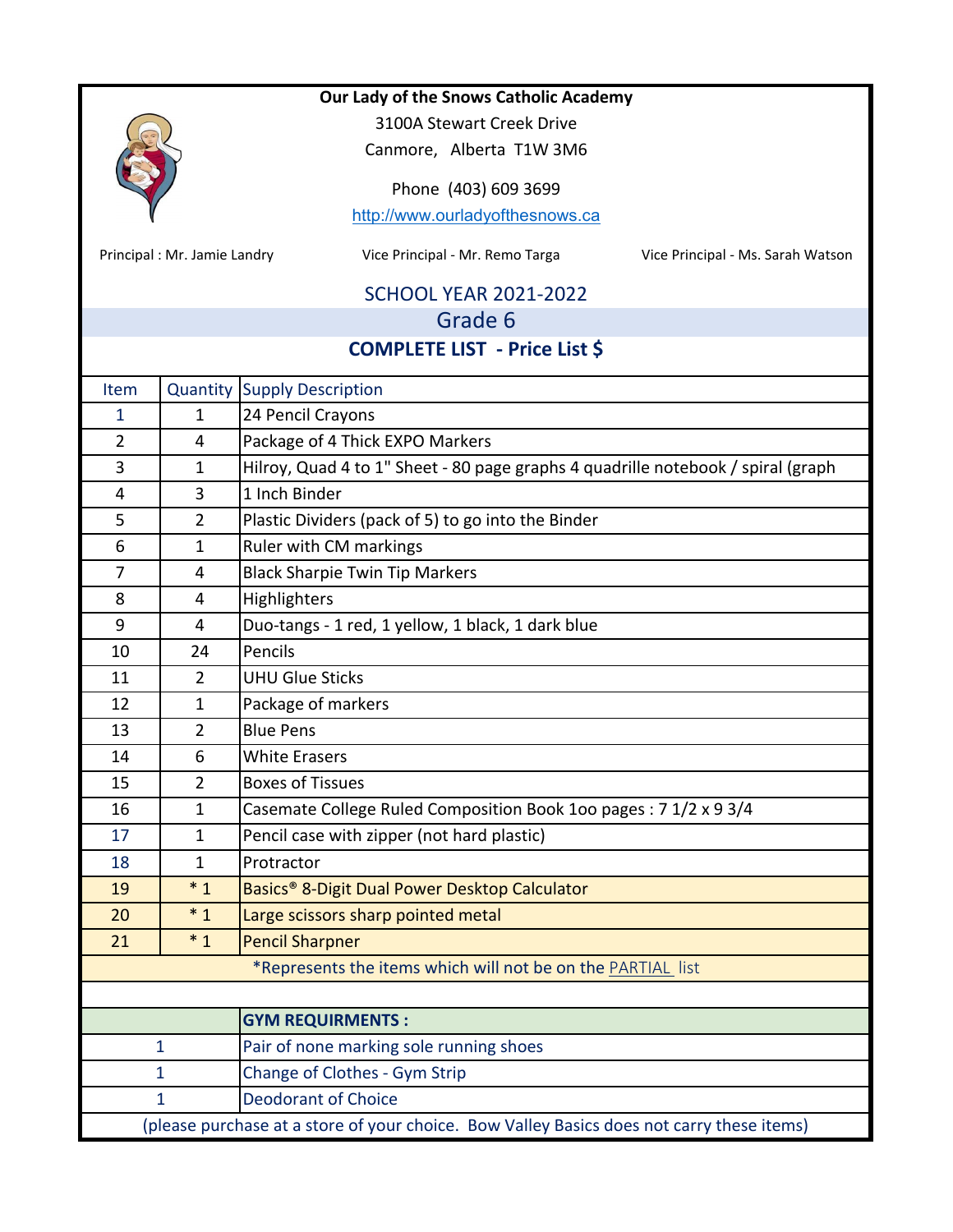|                             |                                                                      | Our Lady of the Snows Catholic Academy                                                    |  |  |  |
|-----------------------------|----------------------------------------------------------------------|-------------------------------------------------------------------------------------------|--|--|--|
|                             |                                                                      | 3100A Stewart Creek Drive                                                                 |  |  |  |
|                             |                                                                      | Canmore, Alberta T1W 3M6                                                                  |  |  |  |
|                             |                                                                      |                                                                                           |  |  |  |
|                             |                                                                      | Phone (403) 609 3699                                                                      |  |  |  |
|                             |                                                                      | http://www.ourladyofthesnows.ca                                                           |  |  |  |
|                             |                                                                      |                                                                                           |  |  |  |
| Principal: Mr. Jamie Landry |                                                                      | Vice Principal - Mr. Remo Targa<br>Vice Principal - Ms. Sarah Watson                      |  |  |  |
|                             |                                                                      |                                                                                           |  |  |  |
|                             |                                                                      | <b>SCHOOL YEAR 2021-2022</b>                                                              |  |  |  |
|                             |                                                                      | Grade 6                                                                                   |  |  |  |
|                             |                                                                      | <b>PARTIAL LIST - Price List \$</b>                                                       |  |  |  |
|                             |                                                                      |                                                                                           |  |  |  |
| Item                        | Quantity                                                             | <b>Supply Description</b>                                                                 |  |  |  |
| 1                           | $\mathbf{1}$                                                         | 24 Pencil Crayons                                                                         |  |  |  |
| $\overline{2}$              | 4                                                                    | Package of 4 Thick EXPO Markers                                                           |  |  |  |
| 3                           | $\mathbf{1}$                                                         | Hilroy, Quad 4 to 1" Sheet - 80 page graphs 4 quadrille notebook / spiral                 |  |  |  |
|                             |                                                                      | (graph notebook)                                                                          |  |  |  |
| 4                           | 3                                                                    | 1 Inch Binder                                                                             |  |  |  |
| 5                           | $\overline{2}$<br>Plastic Dividers (pack of 5) to go into the Binder |                                                                                           |  |  |  |
| 6                           | $\mathbf 1$                                                          | Ruler with CM markings                                                                    |  |  |  |
| 7                           | 4                                                                    | <b>Black Sharpie Twin Tip Markers</b>                                                     |  |  |  |
| 8                           |                                                                      | Highlighters<br>4                                                                         |  |  |  |
| 9                           | $\overline{4}$                                                       | Duo-tangs - 1 red, 1 yellow, 1 black, 1 dark blue                                         |  |  |  |
| 10                          | 24                                                                   | Pencils                                                                                   |  |  |  |
| 11                          | $\overline{2}$                                                       | <b>UHU Glue Sticks</b>                                                                    |  |  |  |
| 12                          | $\mathbf{1}$                                                         | Package of markers                                                                        |  |  |  |
| 13                          | $\overline{2}$                                                       | <b>Blue Pens</b>                                                                          |  |  |  |
| 14                          | 6                                                                    | <b>White Erasers</b>                                                                      |  |  |  |
| 15                          | $\overline{2}$                                                       | <b>Boxes of Tissues</b>                                                                   |  |  |  |
| 16                          | $\mathbf{1}$                                                         | Casemate College Ruled Composition Book 100 pages: 7 1/2 x 9 3/4                          |  |  |  |
|                             |                                                                      |                                                                                           |  |  |  |
|                             |                                                                      |                                                                                           |  |  |  |
|                             |                                                                      | <b>GYM REQUIRMENTS:</b>                                                                   |  |  |  |
| 1                           |                                                                      | Pair of none marking sole running shoes                                                   |  |  |  |
| 1                           |                                                                      | Change of Clothes - Gym Strip                                                             |  |  |  |
| $\mathbf{1}$                |                                                                      | <b>Deodorant of Choice</b>                                                                |  |  |  |
|                             |                                                                      | (please purchase at a store of your choice. Bow Valley Basics does not carry these items) |  |  |  |
|                             |                                                                      |                                                                                           |  |  |  |
|                             |                                                                      |                                                                                           |  |  |  |
|                             |                                                                      |                                                                                           |  |  |  |